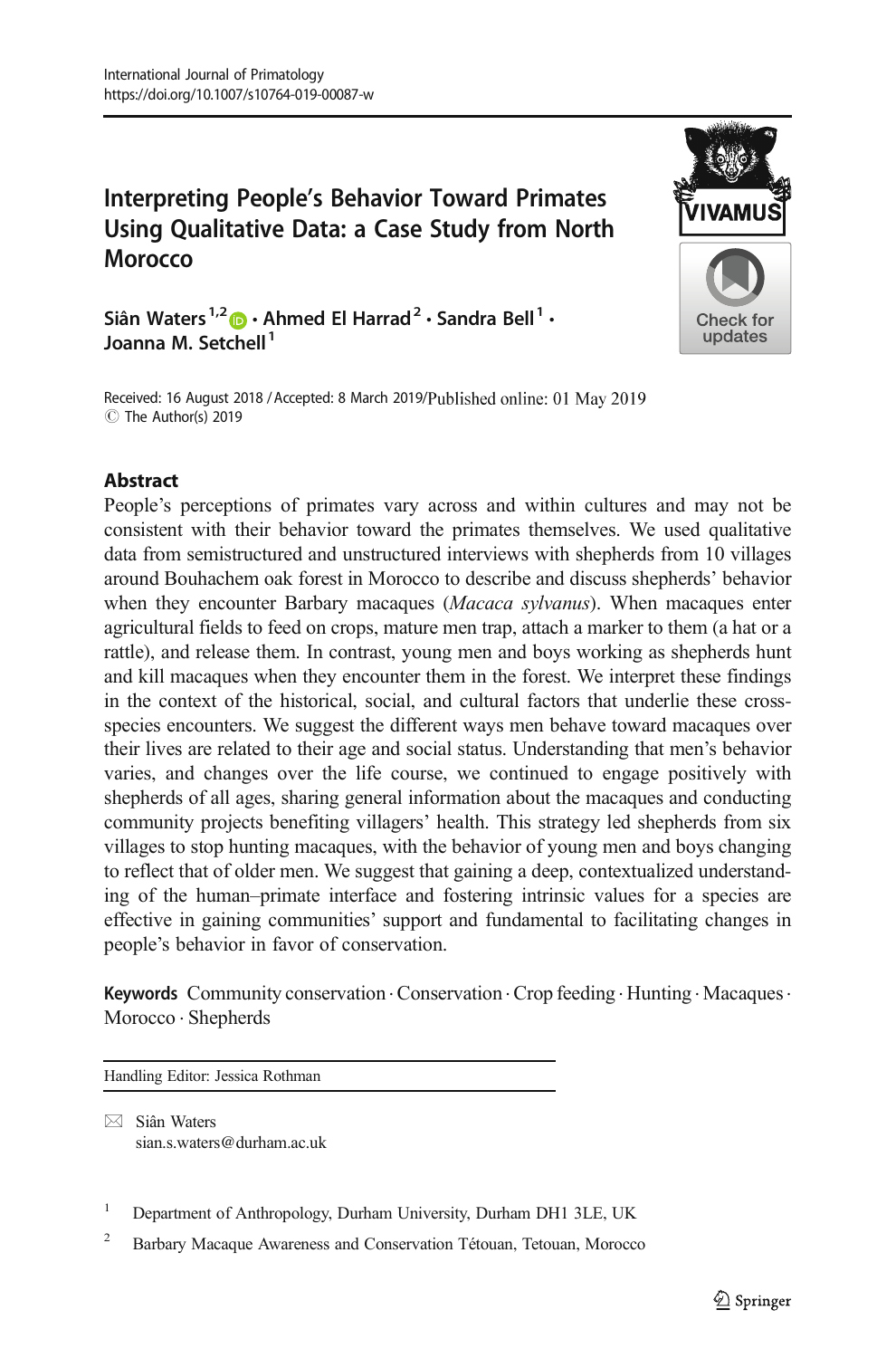#### Introduction

Physical encounters between people and wildlife can have unpredictable and often negative consequences for wildlife (Cassidy and Mills [2013](#page-12-0); Hill [1997](#page-13-0); Knight [2003;](#page-13-0) Treves [2008\)](#page-14-0). Species are valued, vilified, or killed for complex social, cultural, economic, or political reasons (Dickman *et al.* [2014](#page-12-0); Dore [2018](#page-12-0); Richards [2000\)](#page-14-0). Moreover, how people view a species does not necessarily predict their behavior toward it (Delibes [2013;](#page-12-0) St John *et al.* [2010](#page-14-0)). For example, communities living close to a ecotourism conservation project in Trinidad perceived hunting as a major threat to wildlife but continued to hunt for recreation (Waylen *et al.* [2009](#page-14-0)).

People's perceptions of primates can be particularly complex because of their similarity to humans. Primates are liminal, neither human nor animal but something in between (Costa et al. [2013](#page-12-0); Dore et al. [2018;](#page-12-0) Waters et al. [2018a\)](#page-14-0). Many primate species come into contact with people in diverse situations and with varying consequences (Dore *et al.* [2018;](#page-13-0) Hofner *et al.* 2018; McKinney [2015;](#page-13-0) Thach *et al.* [2018\)](#page-14-0). Human–primate interactions are influenced by diverse cultural, social, ecological, and other components that may be unique to geographical regions and are fundamental to the continued existence of remaining primate populations (Dore [2017;](#page-12-0) Hill and Webber [2010;](#page-13-0) Lee and Priston [2005](#page-13-0); Parathian et al. [2018](#page-13-0); Waters et al. [2018a](#page-14-0)). Many negative human–primate interactions are underpinned by social or political conflicts where, for example, marginalized people consider wildlife to be the state's responsibility and hold it responsible for the losses they incur to their livelihoods (Anand *et al.* [2018](#page-12-0); Margulies and Karanth [2018\)](#page-13-0). This perception is particularly common among people living around protected areas or where the state excludes local people from forest or wildlife management. In effect, these are human–human conflicts where protected wildlife species, such as primates, symbolize people's discontent with the status quo (Hill [2005;](#page-13-0) Hill et al. [2017](#page-13-0); Madden and McQuinn [2014\)](#page-13-0).

Macaques (Macaca sp.), with their expansive ranges, large group sizes, and omnivorous, adaptable diets, frequently come into contact with people in diverse contexts such as the pet trade, hunting, and tourism (Bergin *et al.* [2018;](#page-12-0) Marechal *et al.* [2016;](#page-13-0) Peterson and Riley [2013\)](#page-14-0). Some macaque species are commensal with people because of their ability to live in heavily anthropogenically altered environments (Richard et al. [1989;](#page-14-0) Wheatley et al. [2002\)](#page-14-0). Many Asian macaque species regularly enter agricultural fields (Anand et al. [2018;](#page-12-0) Hill [2017](#page-13-0); Knight [2003](#page-13-0)). This behavior is commonly referred to as crop-raiding but because of the negative connotations associated with that term, we follow other researchers' recommendations and refer to it as crop-foraging or crop feeding (Hill [2015;](#page-13-0) Hockings et al. [2015\)](#page-13-0).

Complex factors such as cultural beliefs, values and customs, economics, and politics can play a large part in whether people tolerate crop-foraging macaques (Peterson et al. [2015](#page-14-0); Riley [2007;](#page-14-0) Saraswat et al. [2015](#page-14-0)). For example, a group of indigenous farmers in Sulawesi whose culture emphasizes the interconnectedness of people and nature tolerate Tonkean macaques (Macaca tonkeana) and do not kill them in retaliation for crop-foraging (Riley [2010](#page-14-0)). Long-tailed macaques (M. fascicularis) around temples in Bali are regarded as sacred and fed by visitors, but when the macaques venture outside temple areas into neighboring fields, they are persecuted and sometimes shot (Schilaci et al. [2010](#page-14-0)). Introduced long-tailed macaques on Ngeaur Island, Republic of Pilau, are trapped and shot by islanders partly because of their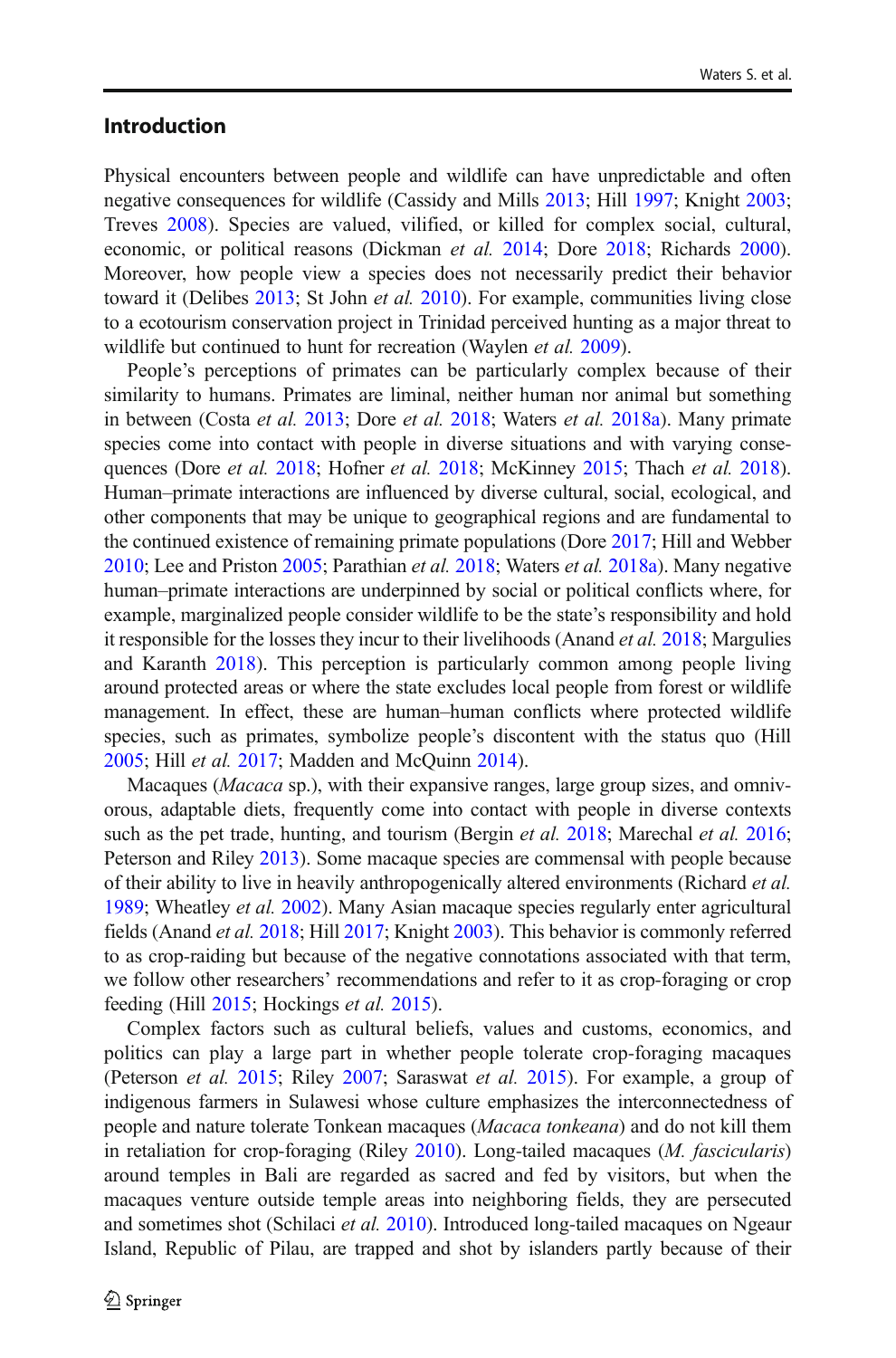negative associations with the former colonialists who introduced the species (Wheatley et al. [2002\)](#page-14-0). In Himachal Pradesh, northern India, farmers' religious beliefs prevented them from killing crop-foraging rhesus macaques (M. mulatta) although the state paid a bounty for each animal killed (Anand *et al.* [2018](#page-12-0)). Such complexity surrounding the human–macaque interface in Asia illustrates why understanding people's interpretations of primates in their shared environment (known as ontology in sociocultural anthropology) is an important first step in understanding how they react to the animals when in close proximity to them (Knight [2017\)](#page-13-0).

The Barbary macaque (Macaca sylvanus) is the only macaque found in Africa and is Endangered due to habitat destruction and degradation and illegal poaching of infants for the pet trade (Butynski et al. [2008\)](#page-12-0). Barbary macaques have been exploited for trade throughout the Mediterranean and the UK since at least Roman times (Goudsmit and Brandon-Jones [2000](#page-13-0)) and were first reported to forage on crops by Leo Africanus in the early sixteenth century (Fooden [2007](#page-12-0)). In the western High Atlas Mountains in Morocco, crop-foraging macaques are reportedly killed by farmers in the Ourika valley (Namous and Znari [2018](#page-13-0)), and retribution for crop feeding was suggested as an explanation for why shepherd boys and their dogs hunted and killed Barbary macaques in the Ghomara region of north Morocco (Mehlman [1984](#page-13-0)).

We began an inclusive conservation project to improve prospects for the Barbary macaque in Bouhachem forest in north Morocco in 2009. Our primary aim was to engage with and include shepherds in conservation activities because they were in the forest for most of the year and encountered Barbary macaques regularly. Our interviews with shepherds provided us with important insights into their views and perceptions of Barbary macaques and other animals that we have used to develop conservation strategy to actively recruit local community members into conservation activities (Waters *et al.* [2018a\)](#page-14-0).

Here, we report on the context of physical interactions between humans and Barbary macaques in Bouhachem forest. The Barbary macaque holds an ambiguous position in many shepherds' understandings, where the dualist categories of humans and animals, nature and culture are indivisibly entwined (Waters et al. [2018a\)](#page-14-0). Despite the religious belief expressed by some shepherds that the macaques were metamorphosed humans, they did not mention any taboos against killing the animals (Waters *et al.*  $2018a$ ). Here, we describe how this ambiguity is embodied in shepherd–macaque relationships using shepherds' accounts of how they interact physically with Barbary macaques in both agricultural and forest spaces in Bouhachem. We report our findings regarding local people's reactions to crop feeding by Barbary macaques in Bouhachem and describe how men change the appearance of macaques and release, rather than kill them, in their attempts to deter the animals from entering fields. We continue by relating how Barbary macaques are treated in the forest when young shepherds use their dogs to hunt, capture, and kill them in a negative cross-species encounter. We suggest that the shepherds' behavior toward the macaques is dynamic, changing with a shepherd's age and related to the shepherd's own position in village society. Over a period of time during the process of sharing information with the farmer-shepherds and listening to their explanations of their interactions with macaques we also witnessed alterations in attitudes and behaviors favorable to the conservation of Barbary macaques.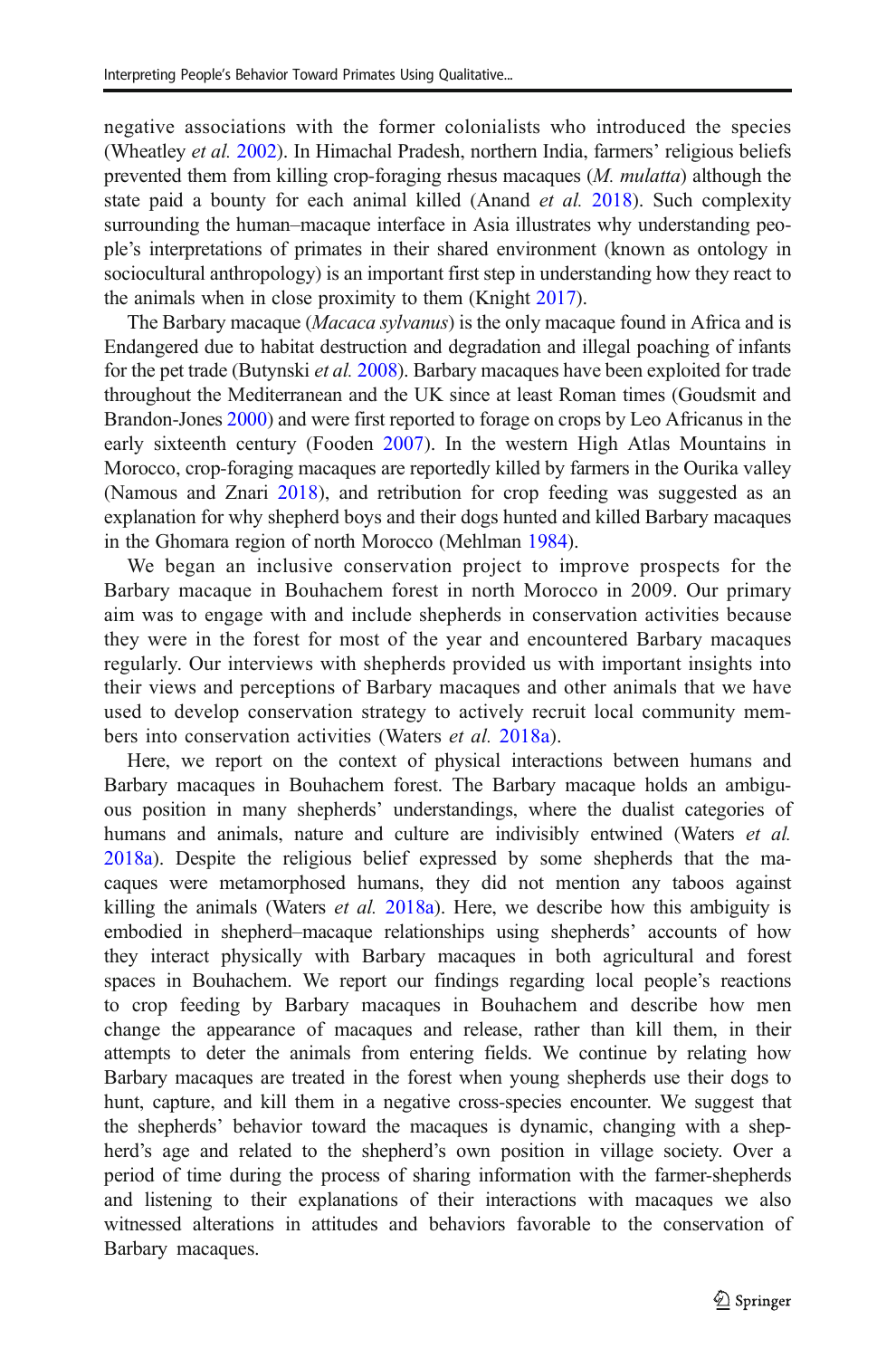# **Methods**

## Study Site

Our study site is Jbel Bouhachem Nature Reserve, which we refer to as Bouhachem hereafter. Bouhachem is a remote mountainous area of ca.  $142 \text{ km}^2$  in north Morocco. The mixed oak forest is an important source of water and nontimber forest products for surrounding villages as well as home to the Barbary macaque and other wildlife. The forest was exploited intensively for its timber during the last years of the Spanish occupation which ended in 1956 (El Abdellaoui [1999\)](#page-12-0). Ten villages are adjacent to or directly on the edge of the forest. Crops planted by villagers include corn, vegetables, and fruit. Villagers rely on their goat (Capra hircus) herds for financial security. Shepherds, accompanied by livestock guarding dogs (Canis lupus familiaris), herd goats into and out of the mountains daily, returning them to their villages before dusk.

### Data Collection

Our study participants were all men working as shepherds and of the Sunni Muslim sect of Islam. We present data from both semistructured and unstructured interviews that we used to ensure the participants felt in control and positive about the interaction when talking about sensitive subjects. We collected semistructured interview data from March to November 2010 with a break in August 2010 for Ramadan. We interviewed five shepherds aged 14–84 years from each of the 10 villages situated on the periphery of Bouhachem forest while conducting Barbary macaque survey work in the forest. During the interviews, which focused on Barbary macaque locations, many shepherds talked about their past interactions with Barbary macaques and commented on the activities of other shepherds. We collected additional data from unstructured interviews during further engagement with 26 shepherds in April and May 2011.

### Data Analysis

The first author's (SW) grasp of Arabic was very basic and she conducted interviews via her research assistant A. All interviews were recorded and SW and A translated and transcribed them into English, checking an Arabic/English dictionary for accuracy if necessary. It is likely, however, that we lost some information or nuance during these translations and transcriptions. SW explored each transcript, noting emerging themes and placing them in coded categories. SW also kept field notes that proved useful for identifying the themes emerging from the engagements with local men. Our analysis thus followed an iterative grounded approach in which we used open coding to further analyse and identify emerging themes based on the qualitative data as opposed to identifying them beforehand (Tadie and Fischer [2013](#page-14-0)) and we continued the analysis until these themes became stable (Cassidy [2017\)](#page-12-0). We selected quotes and parts of conversations to provide a consistent and coherent narrative with which to support our analysis of the data.

Data Availability The datasets analyzed during the current study are available from the corresponding author on reasonable request.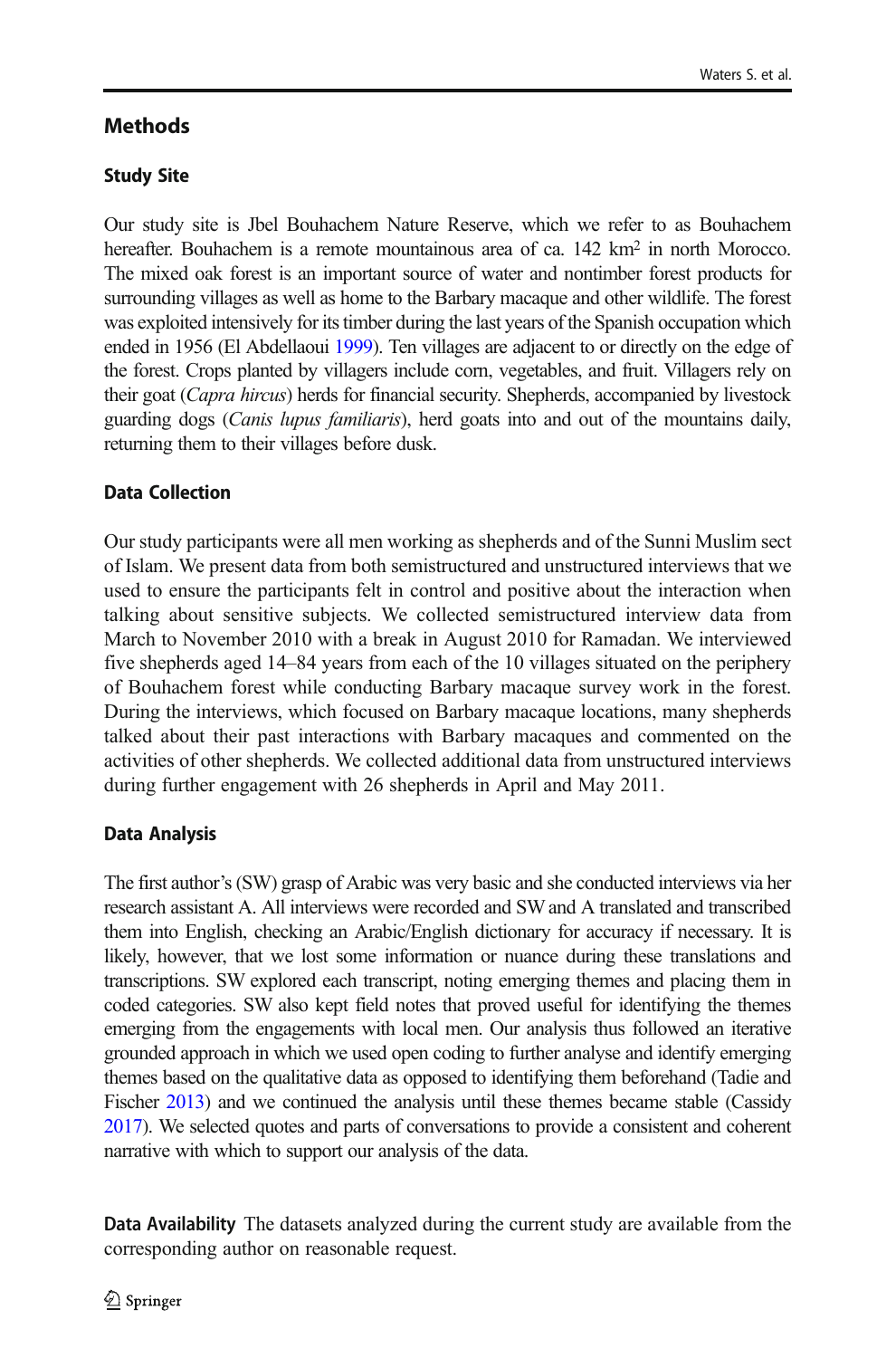### Ethical Note

At the start of each interview we explained the study to each shepherd and asked him if he would like to participate in it. No one refused. All participants remain anonymous. This project gained approval from the Research Ethics and Data Protection Committee of the Department of Anthropology, Durham University, in spring 2009. The authors declare they have no conflict of interest.

### Results and Interpretation

#### Human–Macaque Relationships in the Fields

During the semistructured interviews, shepherds from five villages told us that Barbary macaques foraged in their wheat fields and fruit trees. Shepherds from the remaining five villages said that their fields were too far from the forest  $(>1 \text{ km})$  to be accessible to macaques. All shepherds who mentioned macaque crop foraging stated that it took place in June and July, just before the crops were ready for harvesting and when fruit was ripening. Most of these men acknowledged there was little food for the macaques in the forest until mid-August, when Pyrenean oaks (Quercus pyrenaica) began producing acorns, which the macaques eat. For instance:

The macaques are hungry in summer. They start coming down more often to look for food. When they are really hungry they come right down to the house because we have fruit trees nearby. They stay in the forest for the rest of the year. Anonymous, 25 years, Slalem

The fields of the five villages where macaque crop foraging occurred were accessible to the macaques for various reasons. In four villages, villagers cultivated fields on the forest edge or in the forest itself; in one village, they cultivated fields close to a forested canyon, which provided a corridor for macaques to access crops. We observed a macaque group foraging in fields adjacent to the forest boundary only once. We saw an adult male feeding in a potato field with other group members foraging in the field closer to the forest edge. The animals moved back into the forest when they saw us.

Shepherds perceived dogs as the main deterrent against crop-foraging macaques but they also used traps to catch wildlife visiting crop fields. Six shepherds from four different villages recounted a similar story of how they dealt with macaques they had trapped. They did not kill the trapped animal but changed its appearance by attaching a hat or a rattle to it to differentiate it from the other macaques, and then released it. For example:

We catch a macaque and sew a hat on its head or put a tin can round its neck with stones in it to make it rattle, so that the other monkeys, when they see him, run off. We let the macaque go and he runs after the others but they run faster than him because they are frightened of him. Anonymous, 45 years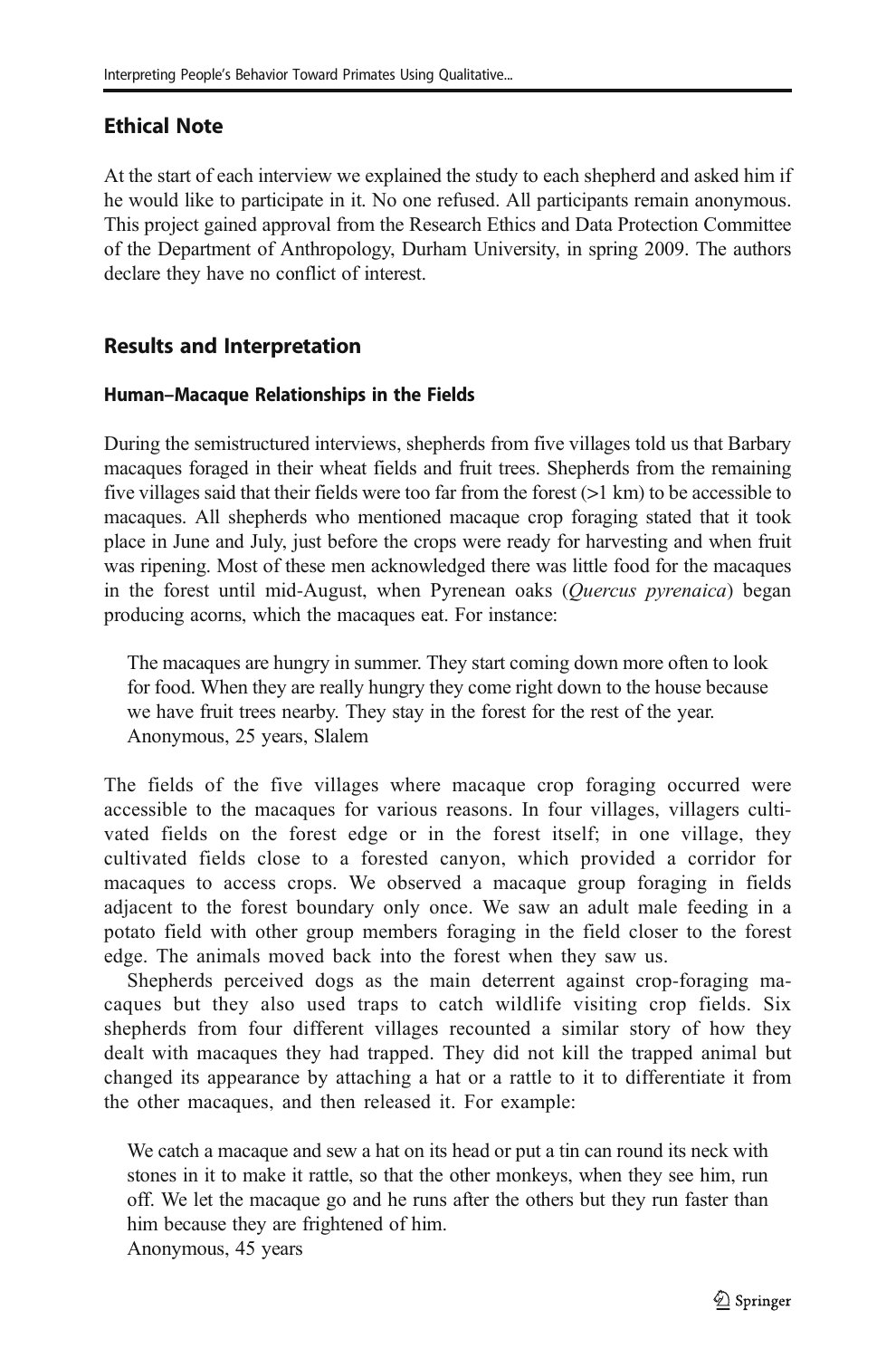The shepherds found it amusing to recount how the macaque ran after its group as the group, in turn, ran away from an unusual individual. Their apparent amusement at this practice could have been an attempt to hide their unease about the plight of the solitary macaque always running after its group. Villagers clearly understood that the macaque was avoided by conspecifics. For example, one man told me:

One of my neighbors trapped a monkey in his wheat field and put a can around its neck filled with stones. When I was working in the forest, I used to hear the can before I saw the monkey. The macaque could feed itself even with the can around its neck but it was always about 200 m from its group. I felt sorry for it—always alone. Monkeys like to be together but this one's family didn't recognise it anymore.

We could not determine whether crop foraging decreased as a result of the attempted deterrents but it is difficult to deter other macaque species from crop foraging (Hardwick et al. [2017;](#page-13-0) Linkie et al. [2007\)](#page-13-0). For example, bonnet macaques quickly learned to avoid a hunter who was selectively shooting members of their group on visits to forage in plantations in South India (Chakravarthy and Thygaraj [2005\)](#page-12-0).

Barbary macaques are the only crop-foraging species in Bouhachem that people trap and release. Wild boar (Sus scrofa) share primates' status as metamorphosed humans in Islam (Foltz [2006\)](#page-12-0) and feed on and damage villagers' crops in Bouhachem. Villagers regularly report wild boar crop feeding to the forestry authorities, who issue permits for hunters to cull the animals. The authorities were unaware of the problems caused by crop-feeding macaques in Bouhachem and there is no official strategy to deal with the situation in the region.

Mature men's reluctance to kill the macaques may relate to their recognition of the macaques as similar to people. For example, an older shepherd told me: "If you kill a macaque, it's as if you have killed a man." Like the macaques, villagers also have difficulty finding enough water and food for their livestock in summer, which may foster their empathy for macaques forced out of the forest to feed on crops. However, the macaques' anomalous nature may also encourage men to believe that marking the animals and releasing them deters them from reoffending.

Our study provides an example of how people mitigate negative interactions with wildlife without killing it. The men's behavior suggests that they believe the macaques' behavior is intentional. In other words, the men believe that the macaques have agency, so give the macaques the opportunity to learn not to transgress further. Their perceptions of Barbary macaques as agentive beings echo those of subsistence farmers of St. Kitts, who perceived crop foraging vervet monkeys (Chlorocebus sabaeus) as "minded" (Dore et al. [2018\)](#page-12-0). Subsistence farmers of Ngeaur Island, Palau held a similar view of crop foraging long-tailed macaques (Wheatley et al. [2002\)](#page-14-0) although both these farmer groups admitted to killing the animals (Dore et al. [2018](#page-12-0); Wheatley et al. [2002\)](#page-14-0).

We found two documented cases of farmers marking and releasing rather than killing primates for crop foraging elsewhere. In Ethiopia, farmers captured a group of monkeys (of an unidentified species) and painted each individual a different color before releasing them, allegedly never to be seen again (Dixon et al. [2009](#page-12-0)). In a media report from South Africa, a vervet monkey (Chlorocebus aethiops) is pictured covered in paint. The same report attributes old farmers with the practice of catching a monkey and covering it in a paste of water and flour with the idea that the animal would be followed away from the fields by its group (Venktess [2015](#page-14-0)).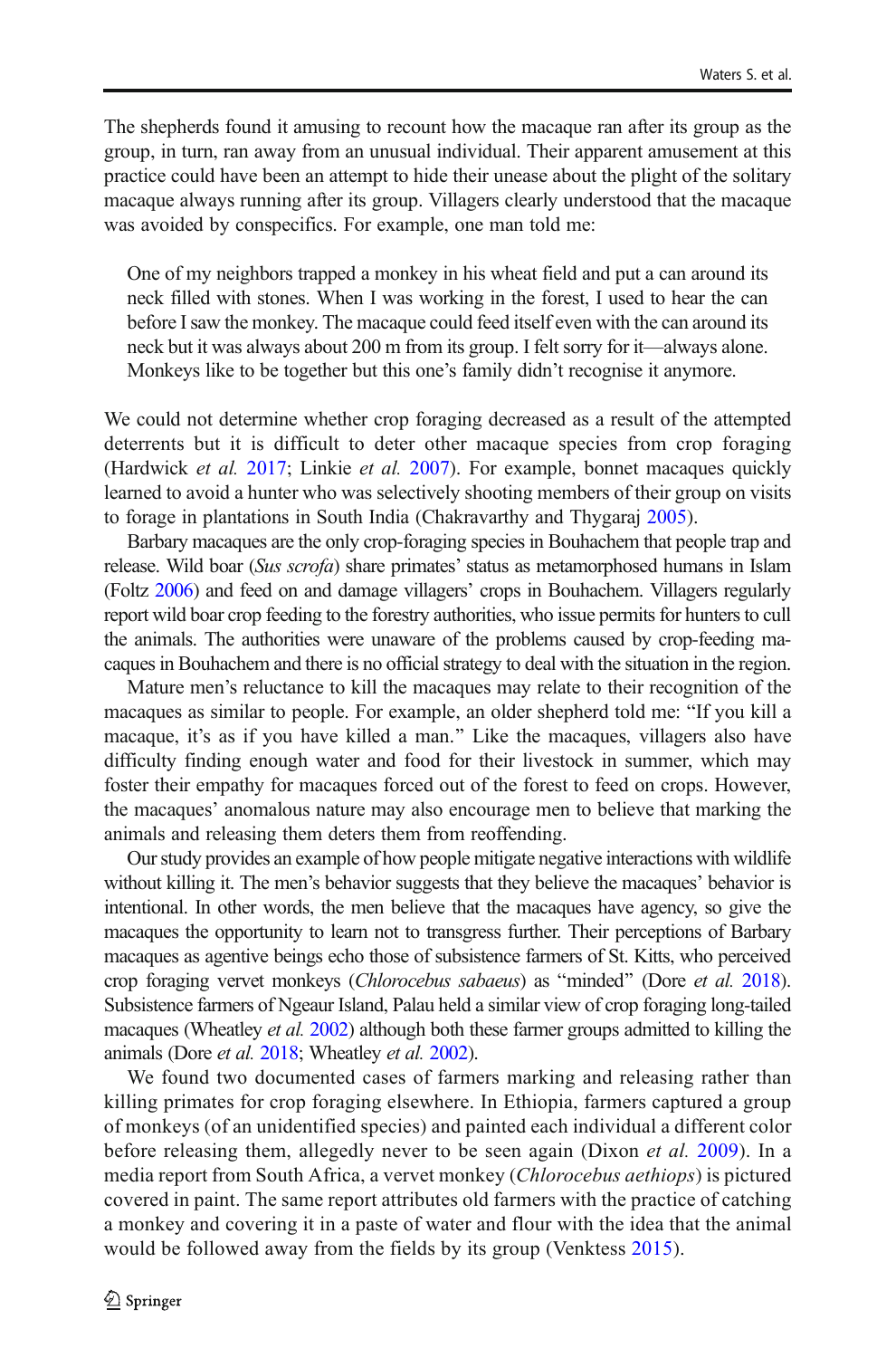Elsewhere in Morocco, farmers in the Ourika valley in the High Atlas Mountains kill crop-foraging macaques (Namous and Znari [2018\)](#page-13-0) and blame the national park authorities for not controlling the macaques' behavior because of its protected status (Gray [2014\)](#page-13-0). Such human–human conflicts are common around state-managed protected areas and/or species when communities feel excluded from management strategy (Bell et al. [2008](#page-12-0); Madden and McQuinn [2017;](#page-13-0) Sprague and Draheim [2015](#page-14-0)). At our study site, villagers do not report macaque crop foraging to local wildlife authorities, suggesting there are no human–human conflict issues relating to the macaques.

#### Human–Macaque Relationships in the Forest

Four elderly shepherds described how the Spanish captured young macaques and exported them to Spain for sale as pets and to zoos during the occupation. All the men said that many macaques were killed during these drives, which took place "frequently" during spring and summer. Mr. K., who was 83 years old when we spoke with him, described what happened:

The Spanish boss would tell us to get macaques...There was a short period between each macaque trapping session but they occurred frequently. There were lots of people and dogs and many macaques were killed by dogs. The little ones were taken by the Spanish to sell to zoos.

During our interviews with men >35 years, they sometimes recounted incidents of purposely persecuting and killing macaques for fun when they were younger, and some referred to the continued existence of this practice. For instance, Mr. M. said "People kill them [the macaques] and they haven't done anything." Mr. B., a mature shepherd, told us that he had participated in such an event 17 years previously, before he was married and became a parent. He told us he stopped when he married "because it was wrong and goes against what is written in the Qur'an."

We never witnessed people killing macaques, probably because of the illicit and opportunistic characteristics of such killings, and the shepherds doing the hunting never mentioned it to us while they continued the practice. However, in spring 2011, during an unstructured interview with 27-year-old A., he revealed that he had recently killed macaques for fun. A. made it clear that he and the other participants knew that what they were doing was illegal. He described what happened when a macaque group was encountered:

A.: The young boys starting work as shepherds bother macaques daily even though they know it is against the law. They aren't always successful but they get about one macaque a month. [Begins to use plural pronouns and past tense] When we saw macaques, we called the dogs together and encouraged them to harass the monkeys. When the macaques were in a tree, we cut the branches to stop them escaping and encouraged the dogs to bark so when the macaque fell the dogs would catch it. When it was a big macaque, the dogs killed it. We would get the small ones off the dogs and play with them then return them to the dogs to finish off. Interviewer: What did the other macaques do?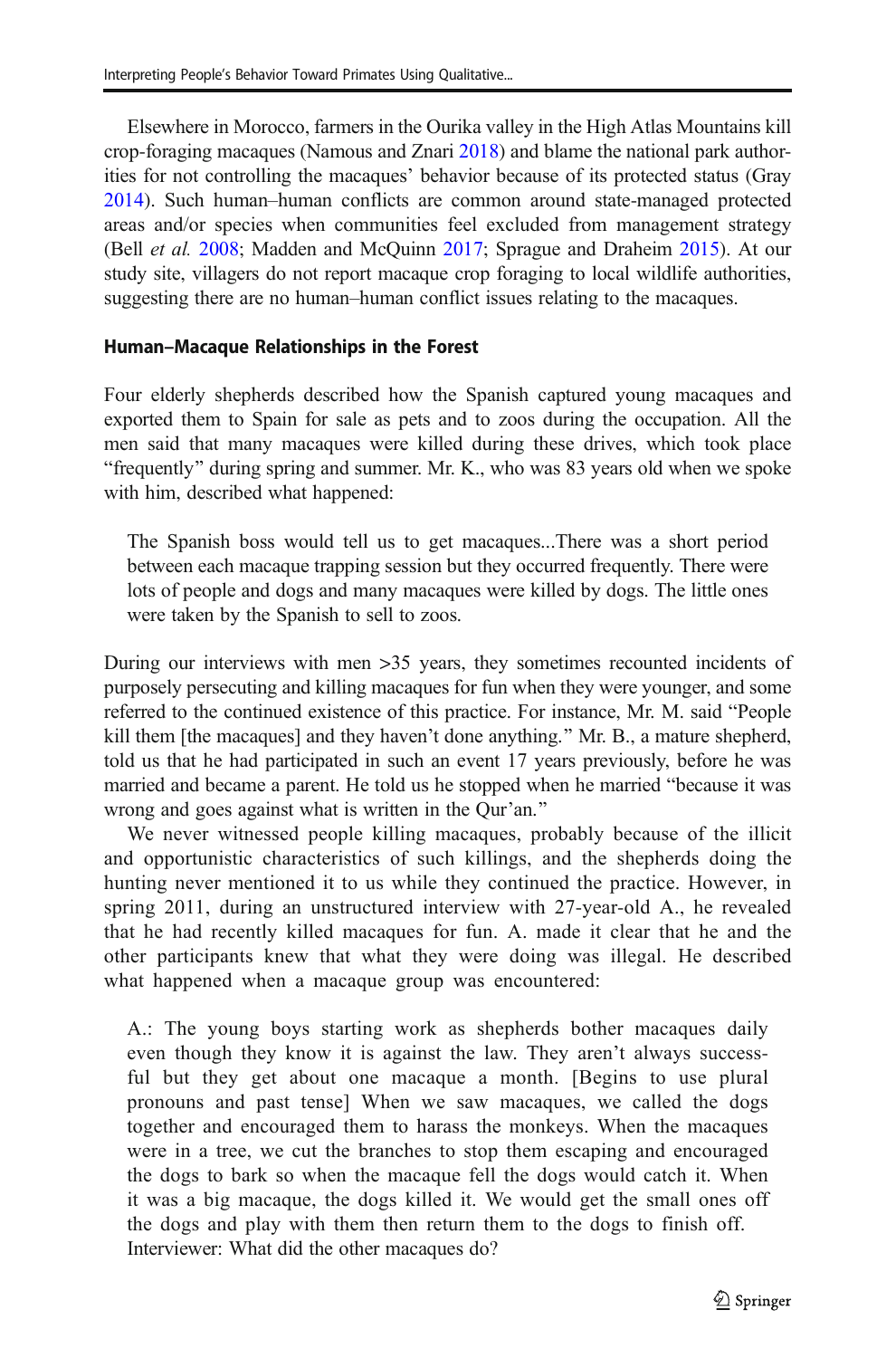A.: The macaques always began to scream before we did anything, and when we got one they would move away from the scene but keep screaming. If they saw a dead one, they would form a group and move away from the site. They would scream for about 20 minutes.

We doubted that the macaques "fell" out of the tree without some sort of assistance and indeed an older man revealed that:

If the macaques went into the tree and stayed there, we surrounded the tree and pelted the macaques really hard with rocks.

In this scenario, the macaques fell to the ground, incapacitated by the youths' rock pelting and were then extremely vulnerable to attack from the waiting dogs. The event was a negative cross-species encounter where dogs were pitted against adult macaques. Youths deliberately removed the smaller macaques from the dogs and, according to one previous practitioner, he and other youths would:

Shake them [the macaques], break their limbs and try to make them talk and after they became unconscious we returned them to the dogs. Anonymous, 24 years

We asked A. if he thought the macaques felt the loss of a group member. His answer was emphatic:

Absolutely, they feel the loss absolutely—like people do—you know? When we get older we don't give any importance to hunting the macaques. You aren't going to get anything if you attack one. Men don't take any notice of macaques. When we grow up we have more feelings.

In this statement, A. acknowledged the similarity in the sociality of macaques and people and recognized the loss that death brings to both. His remark that sensitive feelings come with maturity accords with Mr. B.'s statement that when he got married and had a family he stopped hunting the macaques. Young shepherds needed to ensure adequate nutrition for the goats, which represented their families' or villages' accumulated wealth. However, this meant spending long periods of time in the wild space of the forest, thus occupying a world spanning both wild and domestic spheres, possibly making the shepherds liminal in villagers' perceptions. In the forest, they were free of the social restrictions and boundaries that inhibited their village life, and established certain distinctions between them and the animal kingdom.

One 6-year-old boy told us he hated seeing the macaques killed but the older boys forced him to go with them, making him complicit in the activity. A shepherd corroborated this when he said:

Shepherds learn this behavior from one generation to the other. The older ones stop but they have already taught the habit to the younger ones who then continue doing it. Anonymous, 27 years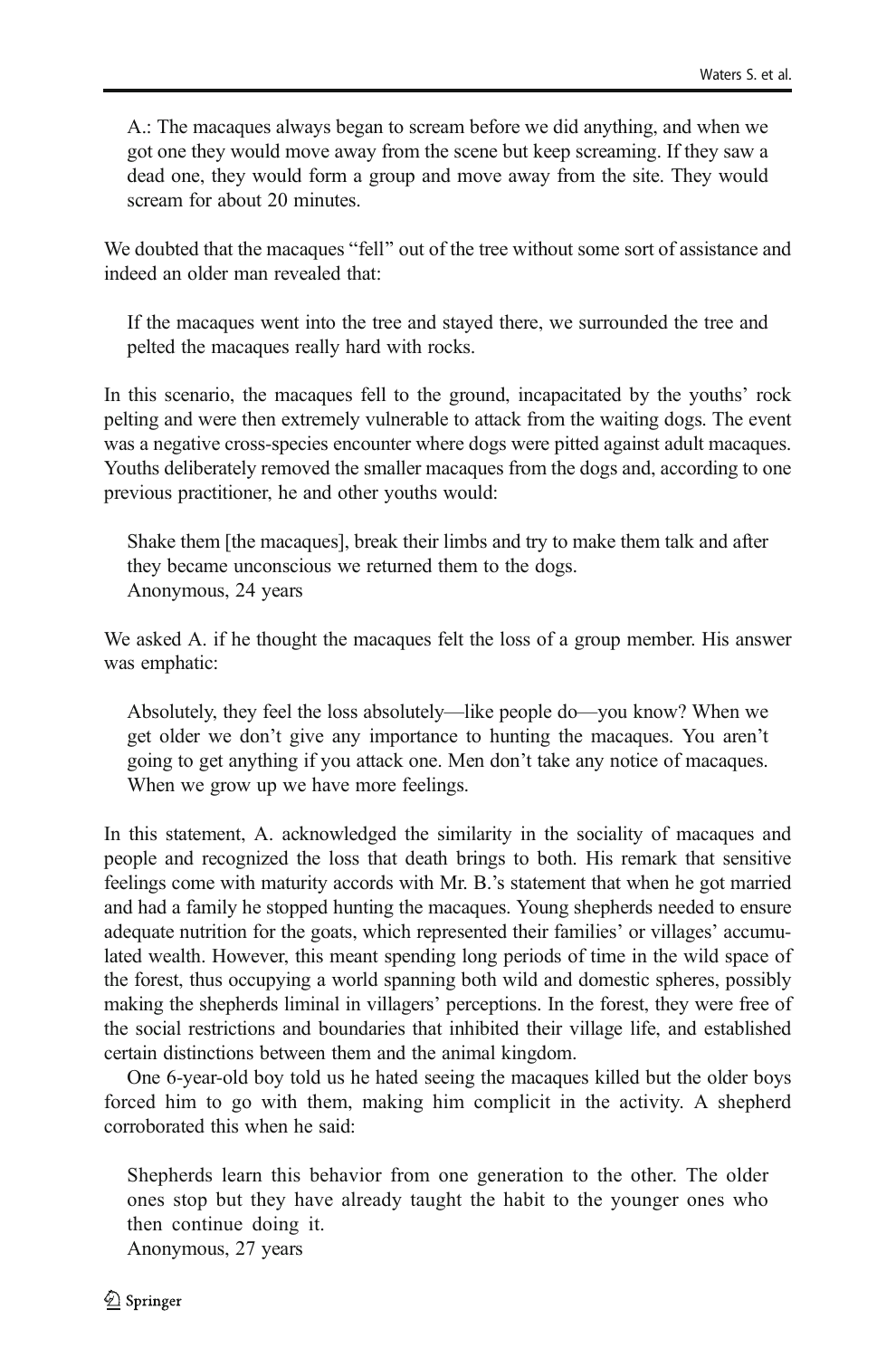Some mature shepherds seemed to find the practice inexplicable because of the macaques' resemblance to people and one stated:

I couldn't bother them but there are people who bother them. Why do they bother them, the poor things? They are like us. Anonymous, 80 years

Our discussions with shepherds lead us to suggest that the point when a shepherd stops participating in the practice of macaque hunting relates to his marital status. Although boys and young men are responsible for the family herd, they perceive their job as low status. They often begin working as shepherds from 8 to 14 years. Some boys may leave school early, as they are more useful tending the goats than they are at school. Young men attain adult status when they marry at around the age of 25–30 years. A married man is "promoted" to working the land and caring for his family. Marriage and family life place married men in the human space of the village, with all the social interactions and recognition of kin relationships and responsibilities that involves. A man >50 years returns to shepherding if his children have left the village. Many young men express discontent with their lives as shepherds, but they have no opportunity to train for alternative employment because many of them are illiterate as a result of not completing their education. A. is one such young man. He said:

I can't do anything else. I am not happy, I do it [shepherding] with an effort. I am always in the forest and I don't see anybody except the other shepherds.

A. estimated that shepherds killed about one macaque per month whereas another shepherd from the same village said that by the time the boys had finished, the ground would be littered with dead macaques. The reality probably lay somewhere in between but even lowintensity hunting pressure can be enough to negatively affect primate densities (Marshall et al. [2006](#page-13-0)). The conservation team observed Barbary macaque groups moving silently through the forest away from goat herds and their accompanying shepherds and dogs suggesting they have learned this cryptic behavior to avoid persecution.

We inferred from the reluctance of many shepherds to admit to or discuss their past macaque hunting behavior that their own religious and moral code meant that they were aware that the suffering they inflicted on the macaques was wrong. However, in the forest, away from the social controls of village life, religious tenets were easily forgotten and social group norms prevailed. The shepherds straddled boundaries, inhabiting the borderlands between wild and domestic space, while socially they were considered neither adults nor children occupying an ambiguous, and low status position in village society.

It is hard to ascertain if young shepherds had always hunted and killed the macaques or if their forebears acquired the practice during the Spanish occupation when macaque drives appeared to be commonplace and motivated by commercial gain.

#### Changing Behavior

Our sustained, positive engagement with shepherds enabled them to admit to us that they had killed macaques in the past. Our discussions with shepherds suggest that macaque killing becomes unacceptable with maturity, but that mature men did not feel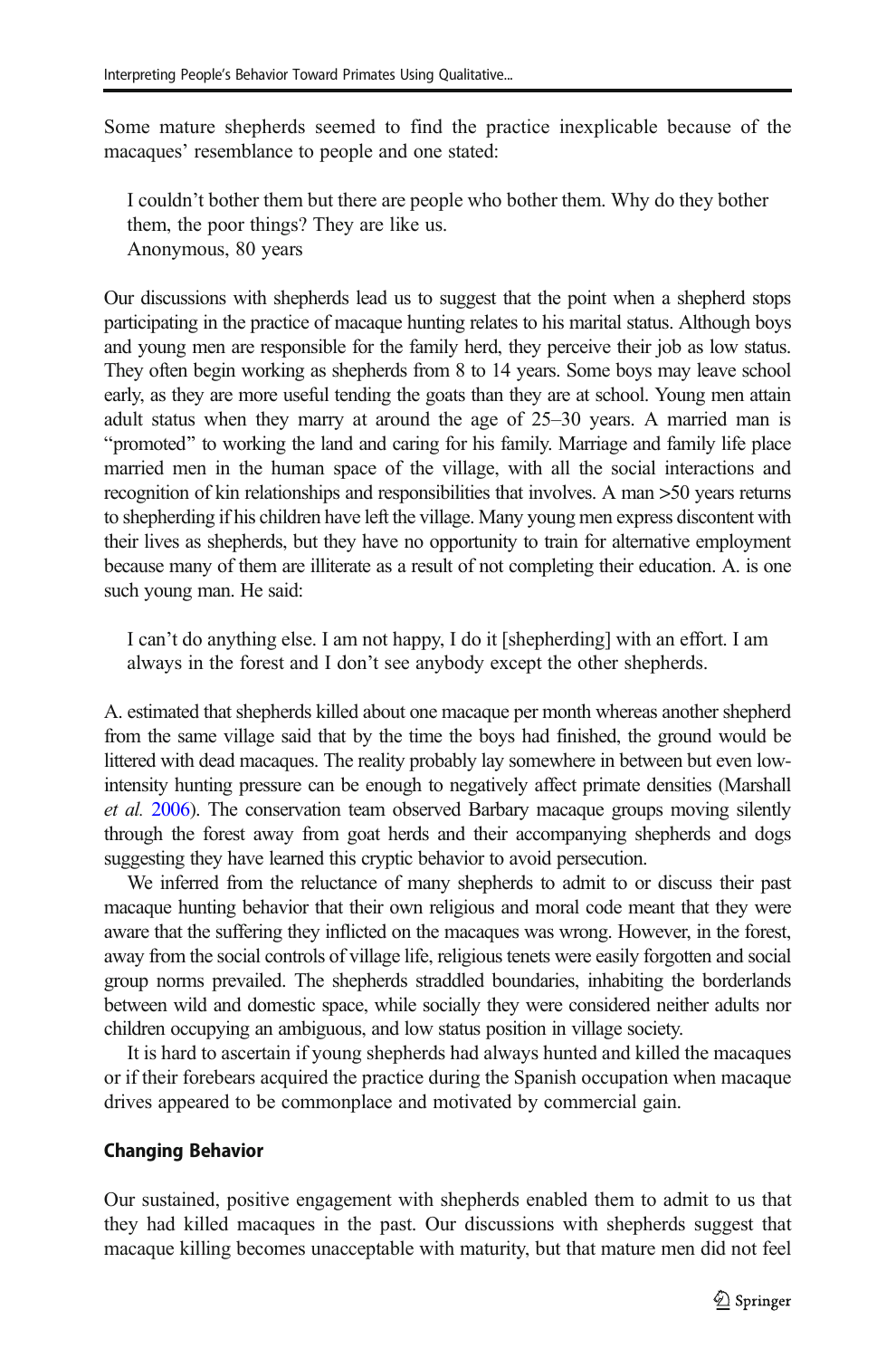strongly enough to openly condemn boys for conducting the activity. We used this understanding to encourage a change in behavior among young shepherds.

Macaques are a protected species in Morocco and killing them without relevant permits is illegal. Seeking legal avenues or mitigation methods to change men's behavior toward the macaques might have led to shepherds being fined for their behavior. We did not pursue these options because we did not want to risk destroying the trust we had built up with the shepherds. Instead, we focused on positive engagement with them and began sharing information about Barbary macaques, such as their limited distribution in North Africa, and in Morocco in particular, along with their ecological role in the forest. This information engaged the shepherds and led many of them to think about the macaques in a different and more positive way. This change led some of them to admit to us that they had previously killed macaques but had stopped in response to our positive contacts with them and our respectful treatment of their opinions and knowledge. For example:

Before you came, we didn't realize how much we knew about the macaques and now we know that they too have their job in the forest and that [knowledge] is important and in the interests of everyone, people and animals.

Some also began to speak out against the practice of macaque killing by shepherds, making it socially unacceptable in their peer group. These shepherds made macaque conservation, rather than macaque hunting, socially legitimate among their peers and established themselves as role models to encourage shepherds to voluntarily stop macaque hunting. In October 2010, a shepherd from one village told me that because of our regular visits, boys in his village no longer persecuted the macaques:

There are many boys who have become more educated and don't go torturing or killing the macaques. They don't bother them anymore because they see you a lot. Before you came, they used to kill a lot of macaques with their dogs. They have changed and talk a lot about the macaque people who come to visit them in the forest. Last year I know more than six macaques were killed by boys and their dogs and now they [the boys] feel very sorry that they did that. The animals don't do anything and it's not right to torture them.

Some of the older shepherds began to take a lead in making macaque hunting socially unacceptable. For example, when one encountered a group of boys persecuting macaques, he intervened and expressed his disapproval. He told us:

I took the baby off them and told them they should be ashamed. Its mother came back and called for it so I put it in a tree and moved away and as I moved away its mother came and got it.

Another shepherd expressed the view that shepherds needed to share their information with peer group members and explain why torturing and killing the macaques was unacceptable. He told us: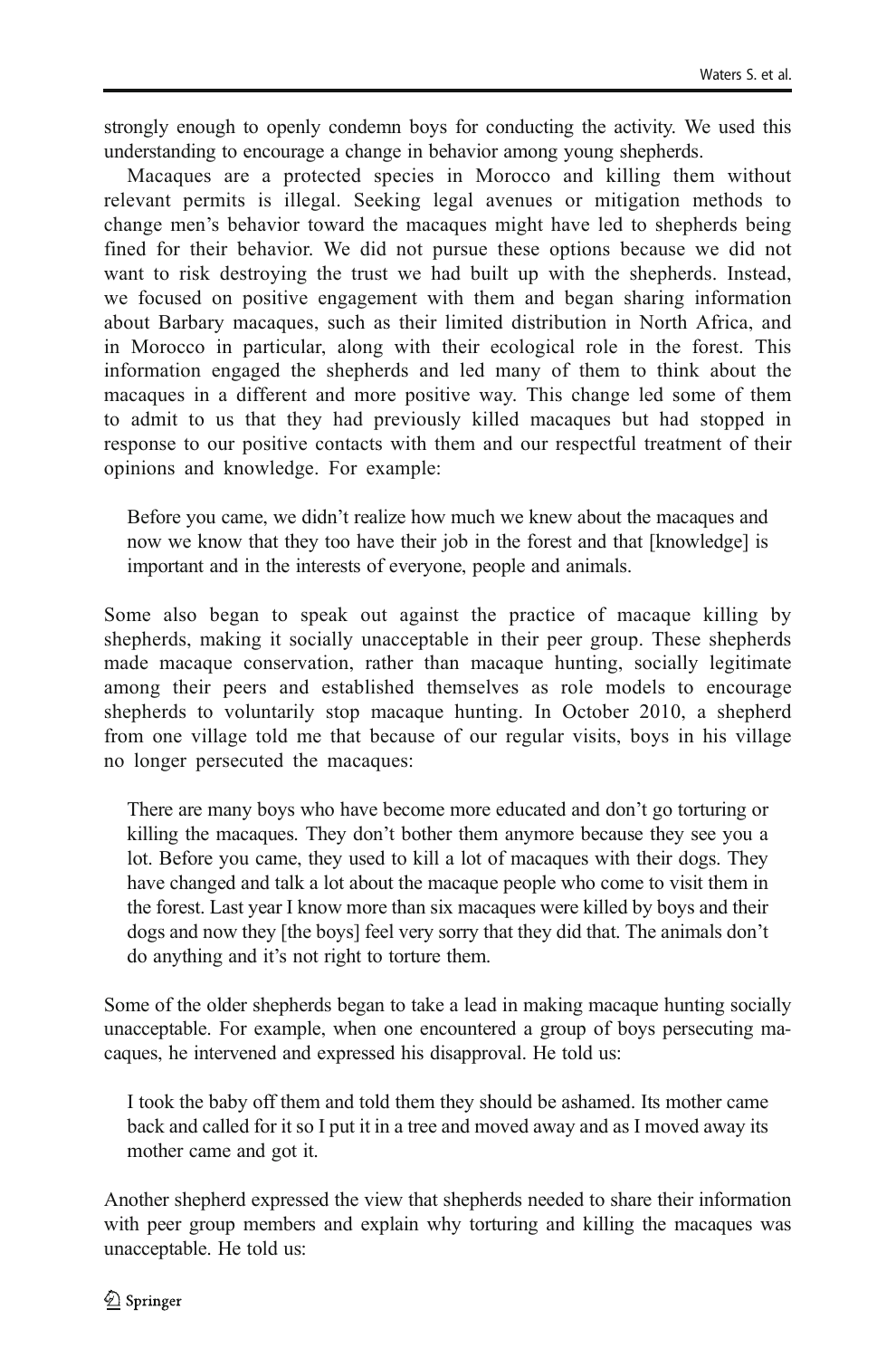I pass my knowledge to other shepherds and tell them it isn't good or right [to attack the macaques]. If one shepherd is informed then he should tell the other shepherds to stop attacking the macaques so they don't disappear from the forest.

To reinforce and support the shepherds' change in behavior, we also provided proactive conflict mitigation initiatives focusing on livestock and people's health in the villages most affected by crop-foraging macaques. For example, we vaccinated village dogs against rabies, which affected both people and livestock in the villages surrounding Bouhachem (Waters et al. [2018b\)](#page-14-0). In 2016, we began to facilitate visits of a health outreach team to remote villages, providing health checks to villagers who were not mobile enough to visit their closest health center. We accompanied these visits with educational activities for villagers to reinforce the connecting links between the activity, the conservation team, and the macaques.

Both social and religious factors facilitated the Bouhachem shepherds' voluntary cessation of Barbary macaque killing. The change was also greatly influenced by our regular encounters with the shepherds and the discussions that ensued. Dialogue and information sharing between the shepherds and ourselves allowed new perspectives concerning the macaques to emerge. Key individual shepherds then enlisted religious tenets and social disapproval to persuade their peers to stop killing macaques. Religious tenets and social disapproval are both important factors in people's attitudes to killing primates. For example, adherence to taboos preventing the killing of Sclater's monkey (Cercopithecus sclateri) was influenced by people's fear of supernatural retribution at one site in southeastern Nigeria, and social disapproval by their community at another, although most people no longer practiced animism, having converted to Christianity (Baker et al. [2014](#page-12-0)).

#### **Discussion**

In Bouhachem forest, north Morocco, the people–macaque interface was marked by violence toward the macaques although their human persecutors saw macaques as agentive beings. After trapping a crop feeding Barbary macaque, mature men attached a hat or a rattle to the animal and then released it rather than killing it but younger men and boys killed macaques in the forest. These behaviors illustrate how coexistence between people and primates is grounded in local reality. People's perceptions of macaques vary and change as the macaques move in and out of socially constructed categories (Knight [2003;](#page-13-0) Radford et al. [2018;](#page-14-0) Saraswat et al. [2015](#page-14-0); Yeo and Neo [2010\)](#page-14-0). For example, Singaporeans' perceptions of longtailed macaques ranged from viewing them as human and wanting them to be better behaved to seeing them as dispensable when they continually transgressed human expectations of both territory and behavior (Yeo and Neo [2010](#page-14-0)). Residents of Gibraltar complained about the behavior of the introduced population of Barbary macaques but also defended the animals against those who wanted to control the population by culling (Radford et al. [2018](#page-14-0)). In northern India, farmers demanded that crop-foraging rhesus macaques be accorded vermin status, believing it to be the state's responsibility to lethally control the animals despite them having qualms about killing the animals themselves (Anand et al. [2018\)](#page-12-0).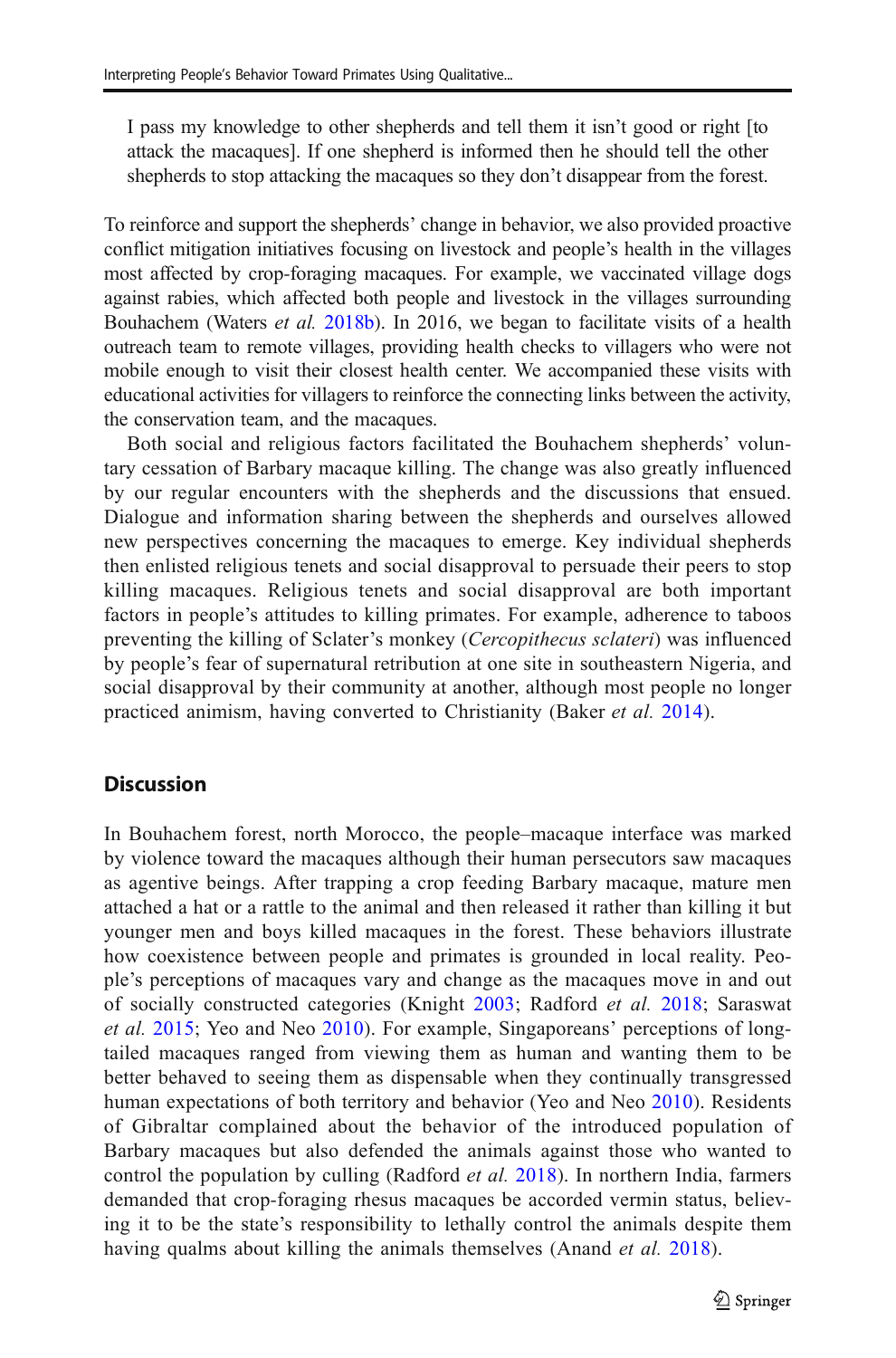Altering a primate's appearance rather than killing it clearly satisfies some communities who feel it sufficient to exact retribution for crop foraging. Such behavior may be indicative of emotional coping to reduce stress about wildlife damage and building farmers' tolerance to crop losses (Gogoi [2018](#page-12-0)). If this is the case then it is impractical and unreasonable to expect these people to stop what they perceive as an effective deterrent (Wallace and Hill [2017\)](#page-14-0) unless a more humane and practical alternative is available.

As conservationists, we characterize the human–primate interface as "an ac-tionable domain and platform for conservation" (Jost-Robinson [2017](#page-13-0), p. 254) sometimes leading to inappropriate interventions (Yeo and Neo [2010\)](#page-14-0). The communication of outsiders' ethnocentric repugnance for the shepherds' killing of macaques would have been inappropriate in the cultural and social context of these communities. Negative interactions between people and primates raise moral questions about how to move people's ontologies toward "a more than human one" (Thach *et al.* [2018,](#page-14-0) p. 58). Our positive interactions and knowledge sharing with the shepherds changed the narrative around the macaques and our initially divergent discourses became a shared one when some men's views of macaques transformed. This transformation enabled those men interested in the macaques to express that interest among their peers and to favor Barbary macaque protection rather than persecution and encouraged them to make efforts to change the dynamic in the forest from macaque persecution to protection.

### **Conclusions**

Using qualitative data provides a much more nuanced understanding of human– primate interactions than quantitative data (Jost-Robinson  $2017$ ; Setchell *et al.* [2017](#page-14-0)) and can provide guidance on how, or indeed if, to act as practicing conservationists. Our findings contextualise relations between people and primates, and show that these relations are dynamic, varying with the social and cultural mores that affect people's perceptions of primates throughout their lives. We suggest that gaining an ethnographically and contextually grounded understanding of the human–primate interface, not rushing to criticize behavior we find unacceptable, and fostering an intrinsic value for a species may change people's existential understandings of animals, earn people's support, and be fundamental in facilitating changes in behavior that promote conservation.

Acknowledgments S. Waters is indebted to the Royal Zoological Society of Scotland for supporting her research 2009–2012. We thank the Haut Commissariat des Eaux et Forêts et la Lutte Contre le Désertification for granting our research permit and University Abdelmalek Essâadi, Tétouan for assistance with our permit applications. We are extremely grateful to Association Beauval Nature; Association Française des Parcs Zoologiques, France; GaiaZOO, The Netherlands; People's Trust for Endangered Species, UK; Tiergarten Schönbrunn, Austria; Conservatoire pour la protection des primates, France; Folly Farm, UK; Zoo Helsinki, Finland; Parco Natura Viva, Italy; Blair Drummond Safari Park, UK; NaturZoo Rheine, Germany; Alameda Wildlife Conservation Park, Gibraltar; Mohamed Bin Zayed Endangered Species Fund; and many private donors for supporting our research and conservation work. We are very grateful to associate editor Jessica Rothman for handling the manuscript and to Dr. Rothman and two anonymous reviewers for their positive and constructive comments on an earlier version of this manuscript.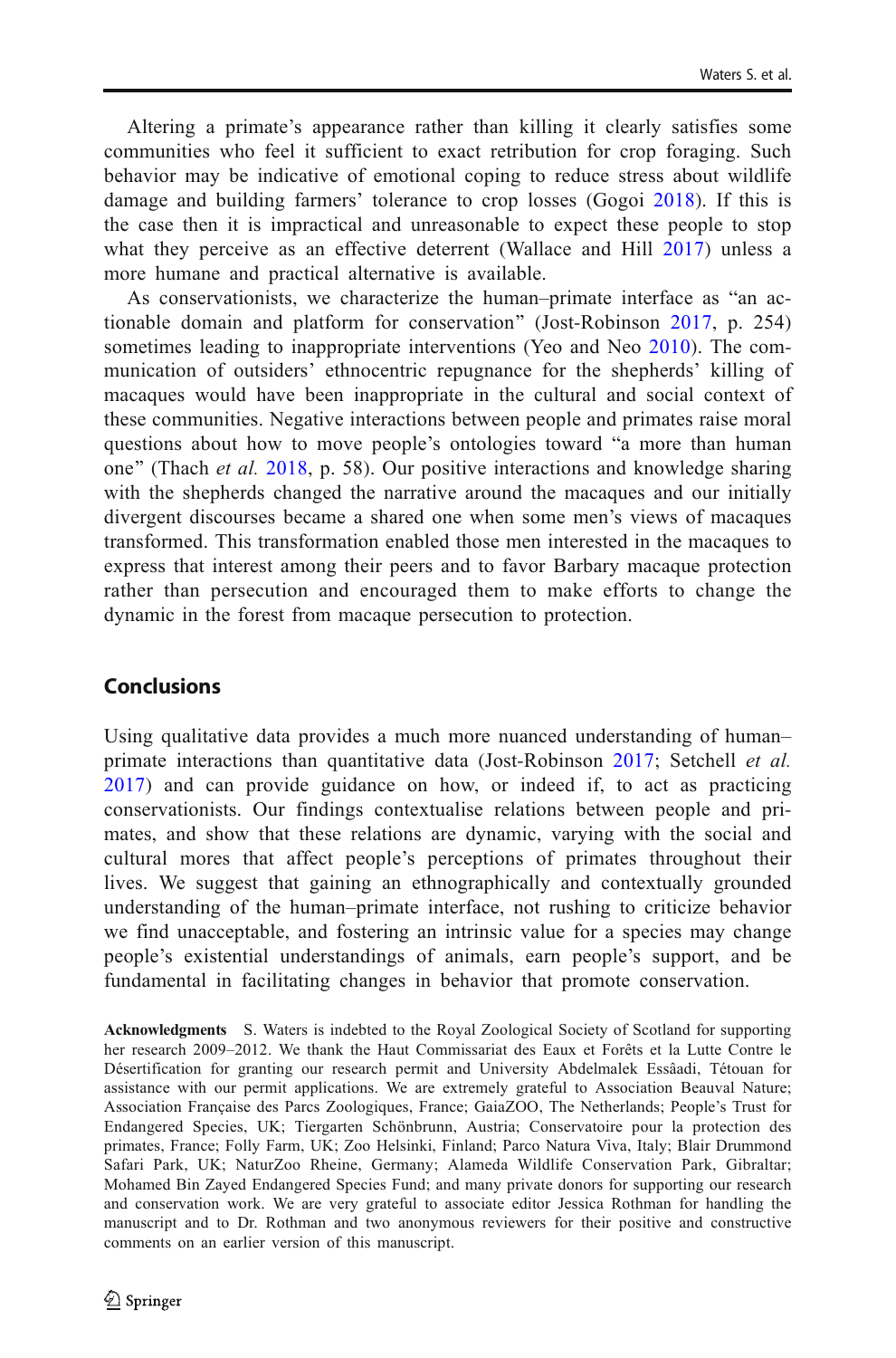<span id="page-12-0"></span>Author Contributions SW developed methodology, analyzed the data, and wrote the manuscript; SW and AEH conducted fieldwork; SB and JMS provided editorial input.

Open Access This article is distributed under the terms of the Creative Commons Attribution 4.0 International License (http://creativecommons.org/licenses/by/4.0/), which permits unrestricted use, distribution, and reproduction in any medium, provided you give appropriate credit to the original author(s) and the source, provide a link to the Creative Commons license, and indicate if changes were made.

#### References

- Anand, S., Binoy, V.V., & Radhakrishna, S. (2018). The monkey is not always a god: Attitudinal differences toward crop-raiding macaques and why it matters for conflict mitigation. Ambio, 47, 711–720.
- Baker, L. R., Olubode, O. S., Tanimola, A. A., & Garshelis, D. L. (2014). Role of local culture, religion, and human attitudes in the conservation of sacred populations of a threatened 'pest' species. Biodiversity and Conservation, 23, 1895–1909.
- Bell, S., Hampshire, K., & Tonder, M. (2008). Person, place and knowledge in the conservation of the Saimaa ringed seal. Society and Natural Resources, 21, 277–293.
- Bergin, D., Atoussi, S., & Waters, S. (2018). Online trade of Barbary macaques Macaca sylvanus in Algeria and Morocco. Biodiversity and Conservation, 27, 531–534.
- Butynski, T. M., Cortes, J., Waters, S., Fa, J. E., Hobbelink, M. E., et al. (2008). Macaca sylvanus. The IUCN Red List of Threatened Species. Version 2013.2. [http://www.iucnredlist.org/details/12561/0.](http://www.iucnredlist.org/details/12561/0) Accessed 13 June 2017.
- Cassidy, A. (2017). Badger-human conflict: An overlooked context for bovine TB debates in the UK. In C. M. Hill, A. D. Webber, & N. E. C. Priston (Eds.), Understanding conflicts about wildlife (pp. 65–94). Oxford: Berghahn Books.
- Cassidy, A., & Mills, B. (2013). Fox tots attack shock: urban foxes, mass media and boundary-breaching. Environmental Communication, 6, 494–511.
- Chakravarthy, A. K., & Thygaraj, N. E. (2005). Coexistence of bonnet macaques (Macaca radiata Geoffroy) with planters in the cardamom (Elettaria cardomomum Maton) and coffee (Coffea arabica Linneaus) plantations of Karnatka, South India: Hospitable or hostile? In J. D. Paterson & J. Wallis (Eds.), Commensalism and conflict: the human-primate interface (pp. 270-293). Norman: American Society of Primatologists.
- Costa, S., Casanova, C. C. N., Sousa, C., & Lee, P. (2013). The good, the bad and the ugly: Perceptions of wildlife in Tombali (Guinea-Bissau, West Africa). Journal of Primatology, 2. <https://doi.org/10.4172/2167-6801.1000110>.
- Delibes, M. (2013). Negative attitudes towards predators do not necessarily result in their killing. Oryx, 48, 16.
- Dickman, A. J., Hazzah, L., Carbone, C., & Durant, S. M. (2014). Carnivores, culture and 'contagious conflict': Multiple factors influence perceived problems with carnivores in Tanzania's Ruaha landscape. Biological Conservation, 178, 19–27.
- Dixon, A. B., Hailu, A., Semu, T., & Taffa, L. (2009). Local responses to marginalisation: Human-wildlife conflict in Ethiopia's wetlands. Geography, 94, 38–47.
- Dore, K. M. (2017). Navigating the methodological landscape: Ethnographic data expose the nuances of the Monkey Problem in St. Kitts, West Indies. In K. M. Dore, E. P. Riley, & A. Fuentes (Eds.), Ethnoprimatology: a practical guide to research at the human–nonhuman primate interface (pp. 219– 231). Cambridge: Cambridge University Press.
- Dore, K. M. (2018). Ethnoprimatology without conservation: The political ecology of farmer-vervet monkey (Chlorocebus aethiops sabaeus) relations in St. Kitts, West Indies. International Journal of Primatology, 39, 918–944.
- Dore, K. M., Eller, A. R., & Eller, J. L. (2018). Identity construction and symbolic association in farmer-vervet monkey (Chlorocebus aethiops sabaeus) interconnections in St. Kitts. Folia Primatologica, 89, 63–80.
- El Abdellaoui, M. C. (1999). Explotacion de los recursos naturales. In J. Nogue & J. L. Villanova (Eds), Espana en Marruecos (pp 511–550). Leida: Editorial Milenio.
- Foltz, R. C. (2006). Animals in Islamic tradition and Muslim cultures. Oxford: Oneworld Publications.
- Fooden, J. (2007). Systematic review of the Barbary macaque, Macaca sylvanus (Linnaeus, 1758). Fieldiana Zoology, 113, 1–58.
- Gogoi, M. (2018). Emotional coping among communities affected by wildlife-caused damage in north-east India: Opportunities for building tolerance and improving conservation outcomes. Oryx, 50, 214–219.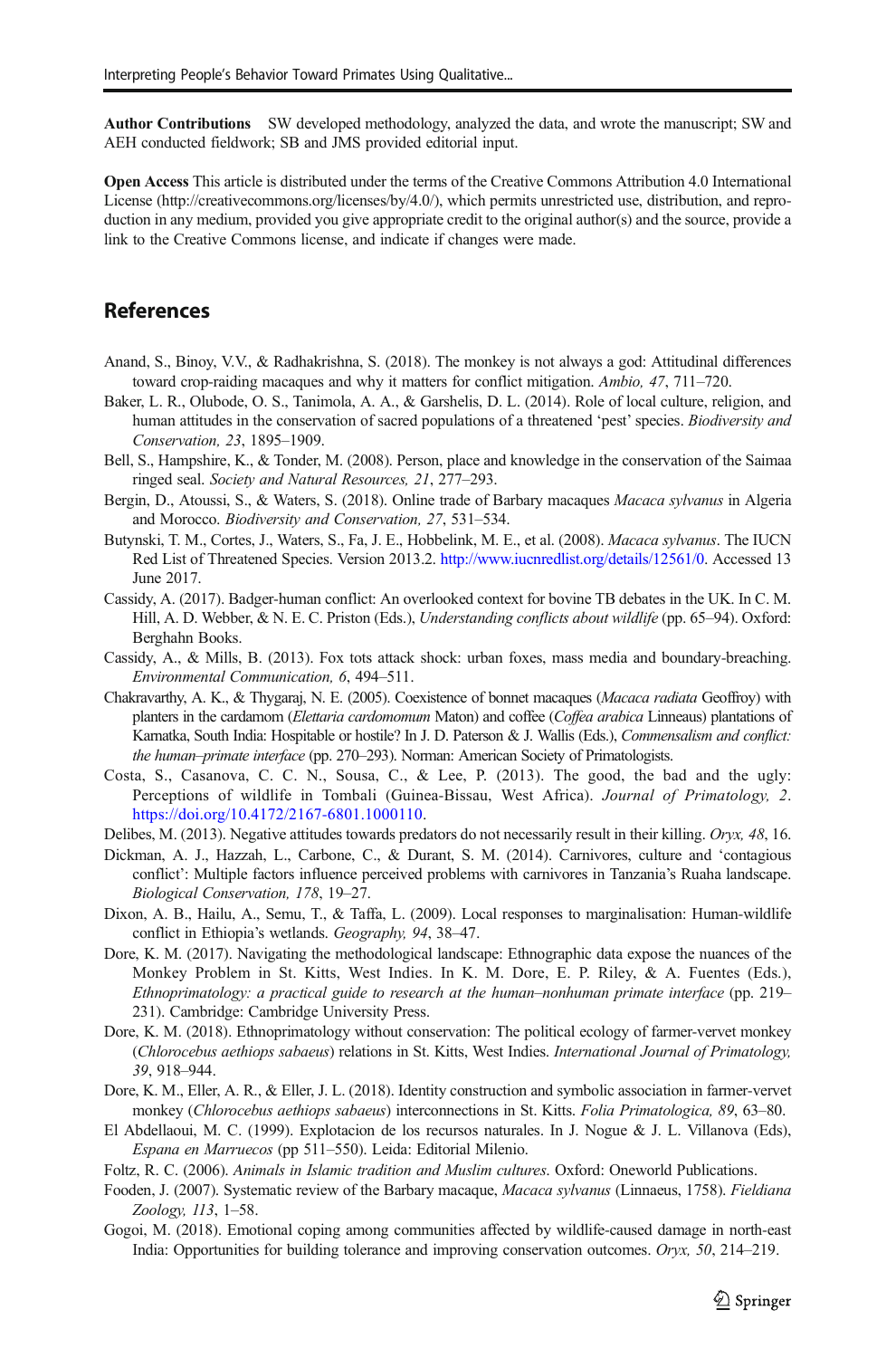- <span id="page-13-0"></span>Goudsmit, J., & Brandon-Jones, D. (2000). Evidence from the Baboon Catacomb in North Saqqara for a West Mediterranean monkey trade route to Ptolemaic Alexandria. Journal of Egyptian Archaeology, 86, 111–119.
- Gray, M. (2014). Farmers' perception of crop-feeding Barbary macaques (Macaca sylvanus) in the Ourika Valley, High Atlas Mountains, Morocco. Master's thesis, Oxford Brookes University.
- Hardwick, J. L., Priston, N. E. C., Martin, T. E., Tosh, D. G., Mustari, A. H., & Abernethy, K. E. (2017). Community perceptions of the crop-feeding Buton macaque (Macaca ochreata brunnescens): An ethnoprimatological study on Buton Island, Sulawesi. International Journal of Primatology, 38, 1102–1119.
- Hill, C. M. (1997). Crop-raiding by wild vertebrates: The farmer's perspective in an agricultural community in western Uganda. International Journal of Pest Management, 43, 77–84.
- Hill, C. M. (2005). People, crops and primates: A conflict of interests. In J. Patterson & J. Wallis (Eds.), Commensalism and conflict: the primate–human interface (pp. 40–59). Norman: American Society of Primatology.
- Hill, C. M. (2015). Perspectives of "conflict" at the wildlife-agriculture boundary: 10 years on. *Human* Dimensions of Wildlife, 20, 296–301.
- Hill, C. M. (2017). Primate crop feeding behavior, crop protection, and conservation. International Journal of Primatology, 38, 385–400.
- Hill, C. M., & Webber, A. D. (2010). Perceptions of nonhuman primates in human-wildlife conflict scenarios. American Journal of Primatology, 72, 919–924.
- Hill, C. M., Webber, A. D., & Priston, N. E. C. (2017). Understanding conflicts about wildlife: A biosocial approach. Studies of the Biosocial Society. Oxford: Berghahn Books.
- Hockings, K. J., MacLennan, M. R., Carvalho, S., Ancranez, M., Bobe, R., et al (2015). Apes in the Anthropocene: Flexibility and survival. Trends in Ecology & Evolution, 30, 215–222.
- Hofner, A. N., Jost-Robinson, C. A., & Nekaris, K. A. I. (2018). Preserving Preuss's red colobus (Piliocolobus preussi): An ethnographic analysis of hunting, conservation and changing perceptions of primates in Ikenge-Bakoko, Cameroon. International Journal of Primatology, 39, 895–917.
- Jost-Robinson, C. A. (2017). Introduction to part III. In K. M. Dore, E. P. Riley, & A. Fuentes (Eds.), Ethnoprimatology: a practical guide to research at the human–nonhuman primate interface (pp. 253– 256). Cambridge: Cambridge University Press.
- Knight, J. (2003). Waiting for wolves in Japan. Oxford: Oxford University Press.
- Knight, J. (2017). Introduction to Part II. In K. M. Dore, E. P. Riley, & A. Fuentes (Eds.), *Ethnoprimatology: A* practical guide to research at the human–nonhuman primate interface (pp. 171–175). Cambridge: Cambridge University Press.
- Lee, P. C., & Priston, N. E. C. (2005). Human attitudes to primates: Perceptions of pests, conflict and consequences for primate conservation. In J. D. Paterson & J. Wallis (Eds.), Commensalism and conflict: the human-primate interface (pp. 1-23). Winnipeg: Higwell Printing.
- Linkie, M., Dinata, Y., Nofrianto, A., & Leader-Williams, N. (2007). Patterns and perceptions of wildlife cropraiding in and around Kerinci Seblat National Park, Sumatra. Animal Conservation, 10, 127–135.
- Madden, F., & McQuinn, B. (2014). Conservation's blind spot: The case for conflict transformation in wildlife conservation. Biological Conservation, 178, 97–106.
- Madden, F., & McQuinn, B. (2017). Conservation conflict transformation: Addressing the missing link in wildlife conservation. In C. M. Hill, A. D. Webber, & N. E. C. Priston (Eds.), Understanding conflicts about wildlife: a biosocial approach (pp. 148–169). Oxford: Berghahn.
- Marechal, L., Semple, S., Majolo, B., & MacLarnon, A. (2016). Assessing the effects of tourist provisioning on the health of wild Barbary macaques in Morocco. PLoS ONE, 11. [https://doi.org/10.1371/journal.pone.0155920.](https://doi.org/10.1371/journal.pone.0155920)
- Margulies, J. D., & Karanth, K. K. (2018). The production of human-wildlife conflict: A political animal geography of encounter. Geoforum, 95, 153–164.
- Marshall, A. J., Nardiyono Engstrom, L. M., Pamungas, B., Meijaard, J. P., & Stanley, S. A. (2006). The blowgun is mightier than the chain-saw in determining population density of Bornean orang-utans (Pongo pygmaeus morio) in the forest of east Kalimantan. Biological Conservation, 129, 566–578.
- McKinney, T. (2015). A classification system for describing anthropogenic influence on nonhuman primate populations. American Journal of Primatology, 77, 715–726.
- Mehlman, P. T. (1984). Aspects of the ecology and conservation of the Barbary macaque in the fir forest habitat of the Moroccan Rif Mountains. In J. E. Fa (Ed.), *The Barbary macaque: a case study in* conservation (pp. 165–199). London: Plenum Press.
- Namous, S., & Znari, M. (2018). Home range and habitat use of crop-raiding Barbary macaques in the Upper Ourika Vally, Western High Atlas Mountains, Morocco. International Journal of Avian & Wildlife Biology, 3, 36–39.
- Parathian, H. E., McLennan, M. R., Hill, C. M., Farazao-Moreira, A., & Hockings, K. J. (2018). Breaking through disciplinary barriers: Human-wildlife interactions and multispecies ethnography. International Journal of Primatology, 39, 749–775.